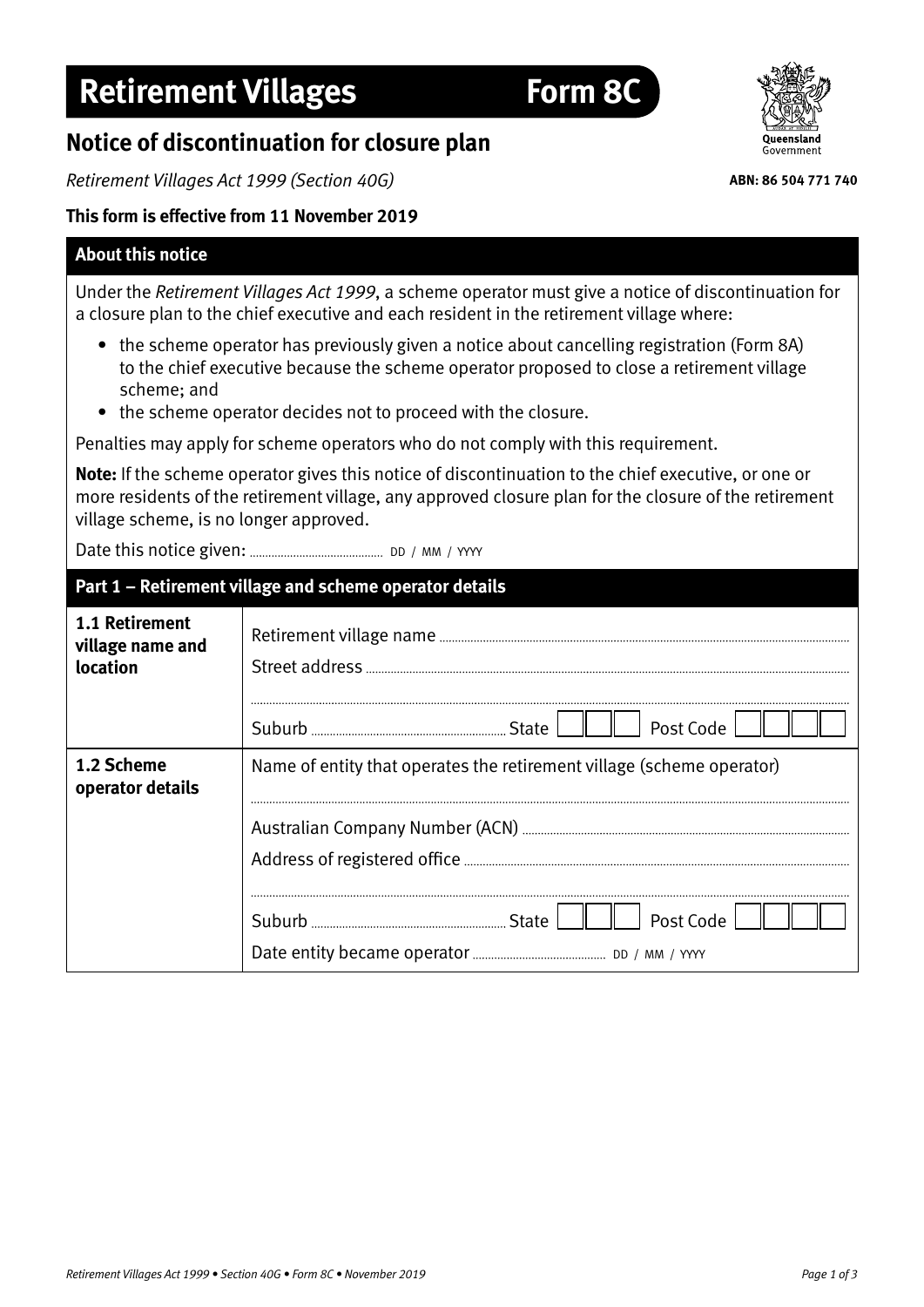| Part 2 - Decision to discontinue closure                                                                    |                                                                      |  |
|-------------------------------------------------------------------------------------------------------------|----------------------------------------------------------------------|--|
| 2.1 Proposed                                                                                                | What type of closure is proposed for the retirement village scheme?  |  |
| closure type                                                                                                | Temporary closure                                                    |  |
|                                                                                                             |                                                                      |  |
|                                                                                                             | Permanent closure                                                    |  |
| 2.2 Reason for<br>discontinuing                                                                             | What is the purpose / reason for discontinuing the proposed closure? |  |
| closure                                                                                                     |                                                                      |  |
|                                                                                                             |                                                                      |  |
|                                                                                                             |                                                                      |  |
|                                                                                                             |                                                                      |  |
|                                                                                                             |                                                                      |  |
|                                                                                                             |                                                                      |  |
|                                                                                                             |                                                                      |  |
|                                                                                                             |                                                                      |  |
|                                                                                                             |                                                                      |  |
|                                                                                                             |                                                                      |  |
|                                                                                                             |                                                                      |  |
|                                                                                                             |                                                                      |  |
|                                                                                                             |                                                                      |  |
|                                                                                                             |                                                                      |  |
|                                                                                                             |                                                                      |  |
|                                                                                                             |                                                                      |  |
| Part 3 - Confirmation and signature                                                                         |                                                                      |  |
|                                                                                                             |                                                                      |  |
|                                                                                                             |                                                                      |  |
| being the scheme operator of the retirement village or the agent/representative of the scheme               |                                                                      |  |
| operator of the retirement village, certify the information in this notice about cancelling registration is |                                                                      |  |
|                                                                                                             |                                                                      |  |
|                                                                                                             |                                                                      |  |
|                                                                                                             |                                                                      |  |